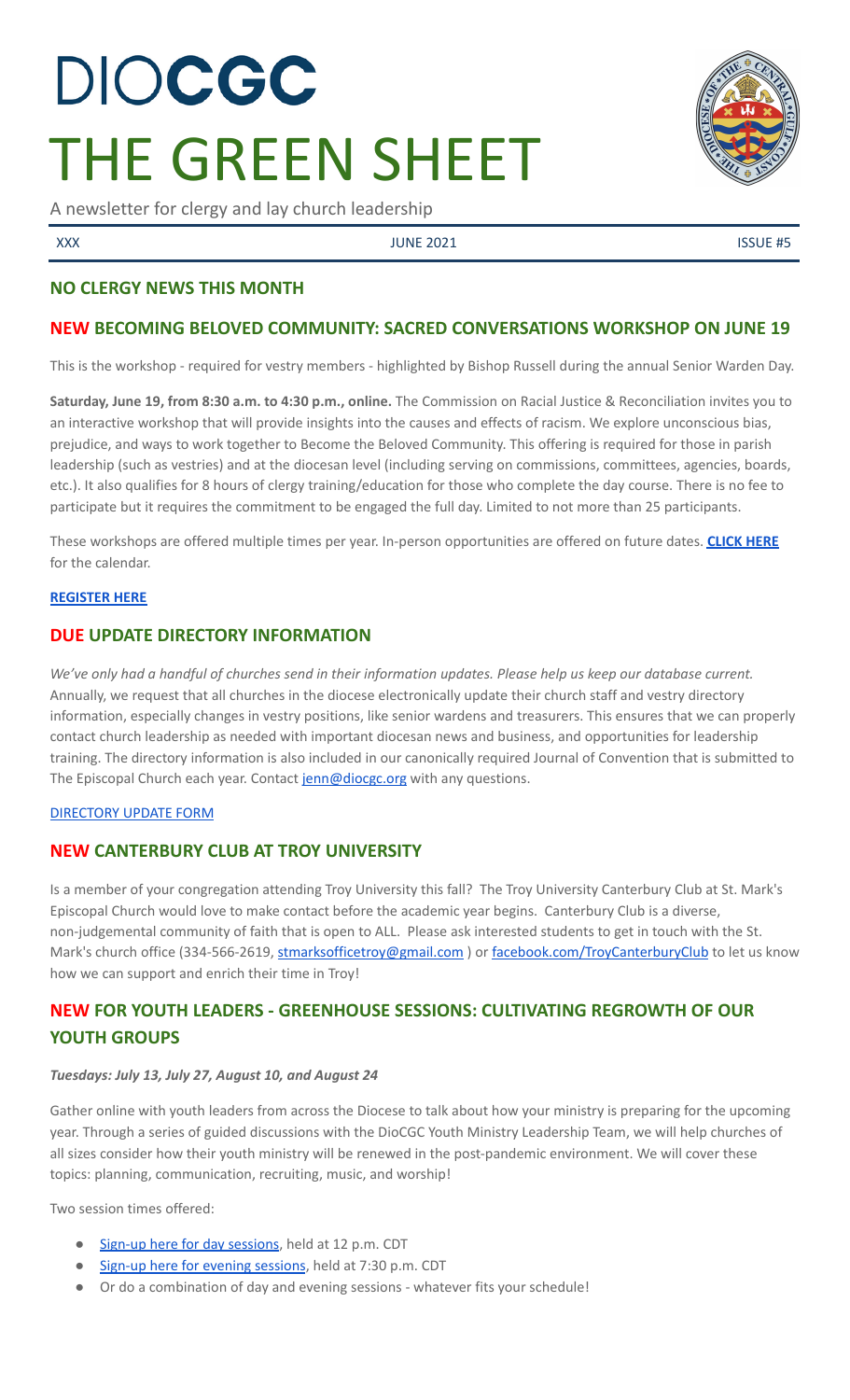# **2020 PAROCHIAL REPORT DUE**

**Parochial Reports were due to the diocese on March 1, 2021**. Please make sure your church has completed and filed your report on-line as soon as possible. If you have issues logging in, please contact the Diocesan Office.

You can find the 2020 Parochial Report on the General Convention website at: <https://www.generalconvention.org/forms-and-instructions>.

# **REMINDER: SAFEGUARDING TRAINING (ONLINE)**

Over the course of last year, churches with youth programs may have created new opportunities to engage with their youth through online video conferencing apps like Zoom. While there are no current Safeguarding modules specifically addressing online interaction with video conferencing apps, there is a module on social media safety. We recommend to anyone who works with children and young people to please review such guidelines to help protect everyone involved. Additionally, here is a video that addresses some best practices: [https://www.youtube.com/watch?v=r4G26I08D40.](https://www.youtube.com/watch?v=r4G26I08D40)

Our ministries to children and youth are a vital part of the mission of our church; training in the prevention, detection, and reporting of sexual abuse helps us to provide a safe environment. Safeguarding is primarily about *abuse prevention training* and is mandatory for those working with and around children and youth. Anyone can take these online modules at any time and at your own pace. Enrolling is simple; just follow the few steps in our short guideline document available on the diocesan website: [https://docs.wixstatic.com/ugd/ca270f\\_efa8f4dca14f48a3ada58d6efc090309.pdf](https://docs.wixstatic.com/ugd/ca270f_efa8f4dca14f48a3ada58d6efc090309.pdf)

# **2021 LOGIN CREDENTIALS FOR TENS STEWARDSHIP MATERIALS**

*2021 Password: James1:17 (Note: a username is no longer required.)*

We are a diocesan member of TENS, The Episcopal Network for [Stewardship.](http://r20.rs6.net/tn.jsp?f=0012pqt_t4bfTKnRF8Xmufb-M4Ry8JkNpVzuf-DfMr466n2fJlrEabEgWXavWDn2Hx3i5ph5cMsQu0KkvBM2IIao7IcazXgBLtGdZrXLuo4poO7i2eq_EiuExGDSC-wd1a3AjKcDRDPj18=&c=9_JBIUfw9Y9WIzA02dVBmW_Dc5eF3SbOEA5-vLB-MbLj0nQWfaMvNg==&ch=bNQQUmRhILUjCbu1RkHCQ0rqqsD1-RBYprcIQ3NuhLlaKPcsXS1TyQ==) With our membership comes the ability for all of our churches to use the materials advertised by TENS. They include all the printable materials and resources for an eight-week giving campaign. This year's materials combined with the ZOOM workshops in July and August will help you and your congregation navigate these new times, using technical and pastoral best practices. Please download the tools through the members portal and invite your stewardship teams to sign up for workshops.

The login credentials change each year for members. Website: <https://www.tens.org/resources/member-resources/>

# **INSURANCE UPDATES**

- CPG has the 2021 Clergy Tax Return Preparation Guide for 2020 Returns available on website or linked here: [https://www.cpg.org/globalassets/documents/publications/tax-2021-clergy-tax-return-preparation-guide-for-20](https://www.cpg.org/globalassets/documents/publications/tax-2021-clergy-tax-return-preparation-guide-for-2020-tax-returns.pdf) [20-tax-returns.pdf](https://www.cpg.org/globalassets/documents/publications/tax-2021-clergy-tax-return-preparation-guide-for-2020-tax-returns.pdf) . In addition the 2021 Federal Reporting Requirements for Episcopal Churches is also available on the website or linked here: [https://www.cpg.org/globalassets/documents/publications/tax-2021-federal-reporting-requirements-for-episcop](https://www.cpg.org/globalassets/documents/publications/tax-2021-federal-reporting-requirements-for-episcopal-churches.pdf) [al-churches.pdf](https://www.cpg.org/globalassets/documents/publications/tax-2021-federal-reporting-requirements-for-episcopal-churches.pdf)
- Please visit our website for additional insurance info:
	- <https://www.diocgc.org/congregational-resources>
	- Risk Management & Insurance Basics for Religious Organizations [\(recommended\)](https://2f23db9c-81c0-437f-88c1-0d3b99fdb03d.filesusr.com/ugd/ca270f_0fc945a39bad470191c4075c97602c08.pdf)
	- Safety and Insurance Handbook for Churches [\(recommended\)](https://2f23db9c-81c0-437f-88c1-0d3b99fdb03d.filesusr.com/ugd/4525a9_6b89020a60b040f49e2f7feb44b56873.pdf)

#### **CONGREGATIONS IN TRANSITION (as of 6/1/2021)**

| Foley, St. Paul's                                               | Call made and accepted |
|-----------------------------------------------------------------|------------------------|
| Milton, St. Mary's                                              | Interim in place       |
| Panama City Beach, Episcopal Churches of (Grace and St. Thomas) | Interviewing candidate |
| Troy, St. Mark's                                                | Interviewing candidate |
| Andalusia, St. Mary's                                           | Interim in place       |
| Eufaula, St. James                                              | Interim in place       |
| Niceville, St. Jude's                                           | Interim in place       |

For information, please contact:

The Rev. Massey Gentry, Canon to the Ordinary, at [mgfairhope@gmail.com](mailto:mgfairhope@gmail.com) or (251) 459-4169. **Please do not contact the openings directly.**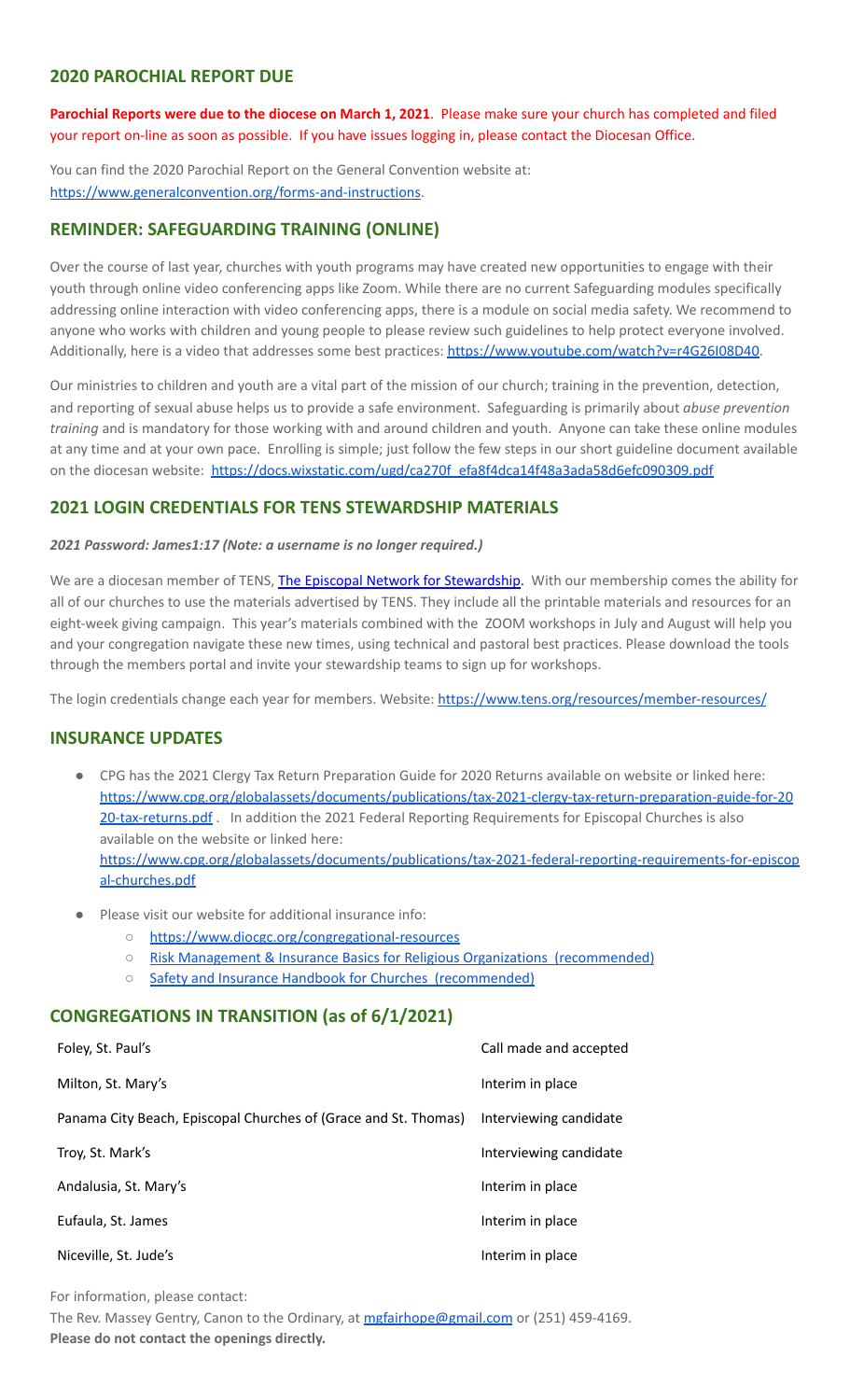# **REMINDERS:**

- Your annual church financial audit is due to the diocesan office by September 1 (per Canons). We fully understand if you are delayed due to COVID closure/distancing difficulties. We ask that you notify Kim or Dwight to provide a status of when you plan to complete your audit. Thank you to those churches that have completed your audit or checked in with us!
- Note that the 2021 Tax Guides will be released shortly (for the 2020 tax year). It will be posted at <https://www.cpg.org/active-clergy/retirement/tax-resources/> Clergy income tax return info from the previous tax year are below: 2020 Clergy Tax Return [Preparation](https://www.cpg.org/linkservid/D998735C-CE21-6189-EB815B133ECD868A/showMeta/0/?label=2020%20Clergy%20Tax%20Return%20Preparation%20Guide%20for%202019%20Tax%20Returns) Guide for 2019 Returns CPG [Supplement](https://www.cpg.org/linkservid/DA0301BC-D8CF-06D3-C4C6BAB106394432/showMeta/0/?label=Supplement%20to%20the%202020%20Clergy%20Tax%20Return%20Preparation%20Guide%20for%202019%20Returns) to the 2020 Clergy Tax Return Preparation Guide

# **LEARN - PRAY - ACT RESOURCES**

As a recommitment to our work of Becoming Beloved Community, the Commission on Racial Justice & Reconciliation gathered resources for us to do this work. You can find the resources at [www.diocgc.org/learn-pray-act.](http://www.diocgcorg/learn-pray-act)

#### **MUSIC LICENSING**

If your church offers music during services, it is important to follow all copyright guidelines, which include maintaining a license to perform, broadcast, or print copyrighted music. Review your church's licensing agreements, and be sure to add the streaming option if you are broadcasting services online. Recommended licensing companies include One [License](https://onelicense.net/), Christian Copyright Licensing [International\(](https://us.ccli.com/)CCLI), Christian [Copyright](https://christiancopyrightsolutions.com/) Solutions.

#### **JOB POSTINGS** Submit a job [posting](https://www.emailmeform.com/builder/form/0cZqC653GdH24p01aWQDfUh)

**St. Francis of Assisi, Gulf Breeze** is seeking a new church sexton. [Details](https://www.diocgc.org/post/st-francis-of-assisi-gulf-breeze-is-seeking-new-church-sexton) here.

**Christ Church Parish, Pensacola**, is seeking a part-time A/V Technician. [Details](https://christ-church.net/job-opportunities/) here.

# **CYCLES OF PRAYER FOR DIOCESE AND PRISON MINISTRY**

Congregations are asked to include both our Diocesan Cycle of Prayer and our Prison Ministry Cycle of Prayer in their Prayers of the People, newsletters, and/or bulletins. Both are available at [www.diocgc.org/cycle-of-prayer](http://www.diocgc.org/cycle-of-prayer).

# **BOOKMARK THE DIOCESAN CALENDAR**

Stay up-to-date on diocesan events by bookmarking our calendar: [https://www.diocgc.org/calendar-of-events.](https://www.diocgc.org/calendar-of-events)

#### **UPCOMING DIOCESAN EVENTS**

| <b>WHAT</b>                                                                                                                 | <b>WHEN</b>   | <b>WHERE</b>                  |
|-----------------------------------------------------------------------------------------------------------------------------|---------------|-------------------------------|
| SfM Lay Leaders' Graduation [1st graduating class]                                                                          | Jun 12 pm     | Church Church, PNS            |
| Pilgrimage to EJI's Legacy Museum, organized by<br>Commission on Racial Justice & Reconciliation                            | <b>Jun 12</b> | Montgomery<br><b>REGISTER</b> |
| Commission on Prison Ministry mtg                                                                                           | <b>Jun 17</b> | Duvall Center                 |
| Diocesan Staff Sabbath Day                                                                                                  | <b>Jun 18</b> | Evergreen, AL                 |
| Becoming Beloved Community: Sacred Conversations<br>Workshop, organized by Commission on Racial Justice<br>& Reconciliation | <b>Jun 19</b> | Zoom<br><b>REGISTER</b>       |

#### **BISHOP RUSSELL'S SCHEDULE**

| <b>WHAT</b>              | <b>WHEN</b> | <b>WHERE</b>             |
|--------------------------|-------------|--------------------------|
| Peer Coach Training      | Jun 1       | ZOOM                     |
| Summer Camp Deans' lunch | Jun 2       | Beckwith                 |
| Wednesday Visitation     | Jun 2 pm    | Holy Trinity, Pensacola  |
| SfM Lay Leadership class | Jun 5       | St. Cyprian's, Pensacola |
| Senior High Camp, Dean   | Jun 5 - 10  | <b>Beckwith</b>          |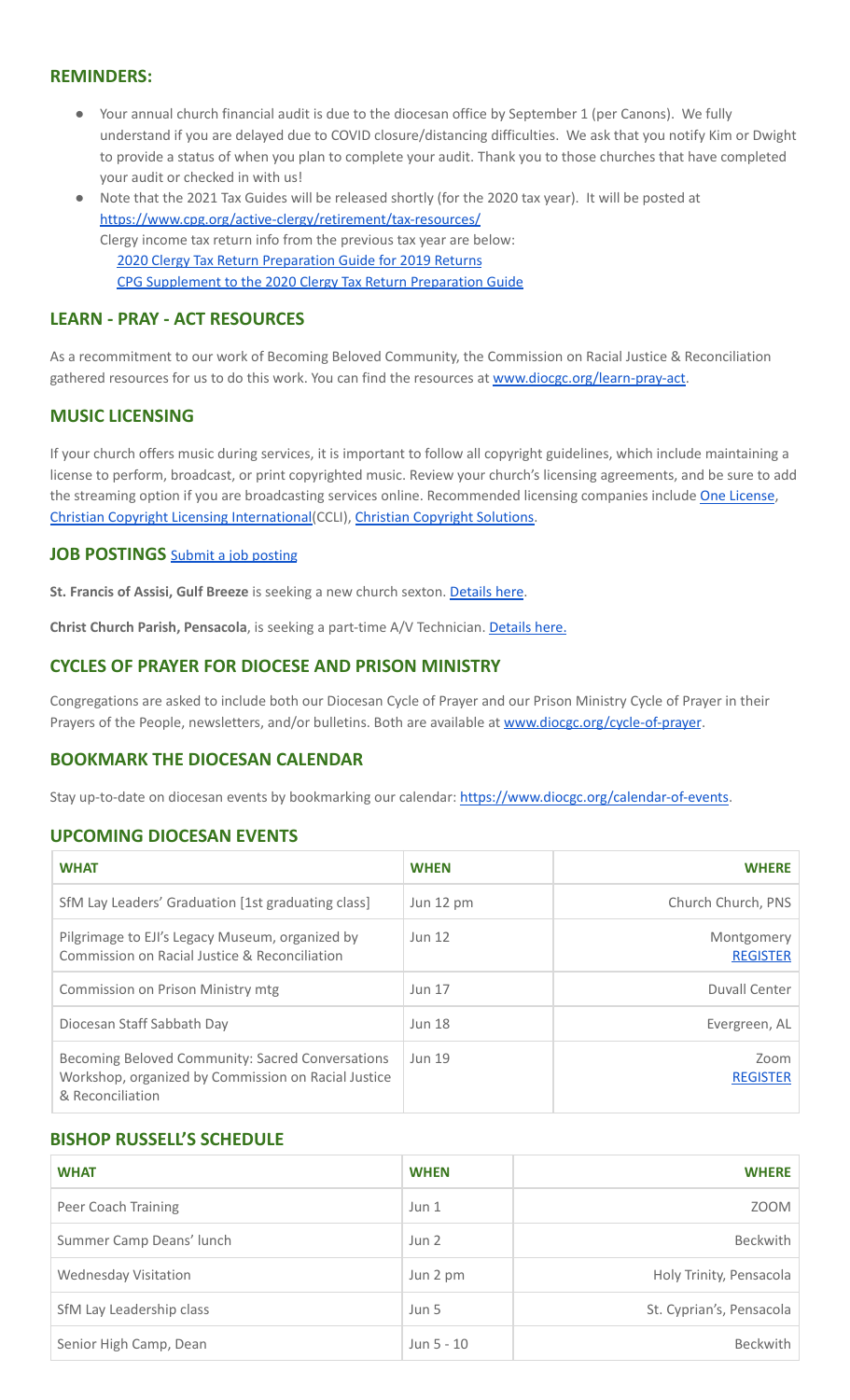| Visitation                                         | Jun 6         | Christ the King, Santa Rosa Beach |
|----------------------------------------------------|---------------|-----------------------------------|
| <b>TEC Webinar</b>                                 | Jun 8         | <b>ZOOM</b>                       |
| Senior High Camp Closing Eucharist                 | June 9        | <b>Beckwith</b>                   |
| <b>Standing Committee mtg</b>                      | <b>Jun 12</b> | Christ Church, PNS                |
| SfM Lay Leaders' Graduation [1st graduating class] | Jun 12 pm     | Church Church, PNS                |
| Visitation                                         | <b>Jun 13</b> | St. Peter's, Bon Secour           |
| 6th - 8th Grade Camp Closing Eucharist             | <b>Jun 17</b> | <b>Beckwith</b>                   |
| Diocesan Staff Sabbath Day                         | <b>Jun 18</b> | Evergreen, AL                     |
| Visitation                                         | <b>Jun 20</b> | St. John's, Pensacola             |
| <b>Beloved Mobile event</b>                        | <b>Jun 24</b> | Bienville Square, Mobile, AL      |
| 3rd - 5th Grade Camp Closing Eucharist             | Jun 24 pm     | Beckwith                          |
| Visitation                                         | <b>Jun 27</b> | St. Paul's, Magnolia Springs      |
| <b>HOB Ecumenical Ministry mtg</b>                 | <b>Jun 29</b> | <b>ZOOM</b>                       |

# **COMMUNICATIONS QUICK LINKS**

Submit an article for [publication](http://www.emailmeform.com/builder/form/XqOP984Ae60c8m6ynr) Submit a [church/community](http://www.emailmeform.com/builder/form/eOM4Bb6VTb78y20Wrapf8) event Submit a job [posting](https://www.emailmeform.com/builder/form/0cZqC653GdH24p01aWQDfUh)